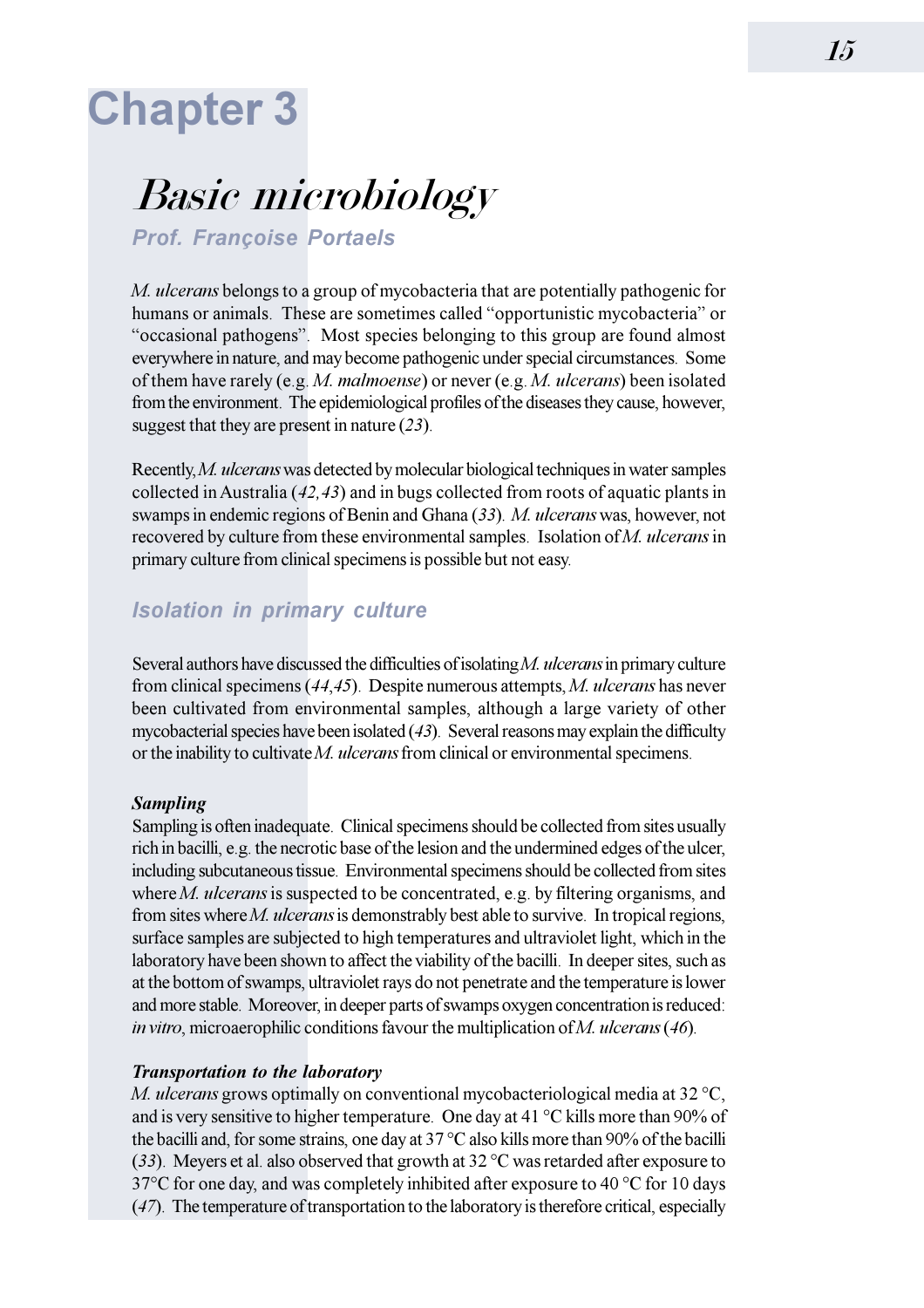for specimens collected in tropical countries where the temperature may exceed  $37^{\circ}$ C for long periods.

In many studies, primary cultures were set up days or weeks after collection of the specimens. Ideally, the specimens should be processed on the day of collection to obtain a maximum of positive primary cultures. When this is not feasible, specimens may be kept at  $+4$  °C or in transport media. Freezing is not advisable because M. *ulcerans*, like other mycobacteria (e.g. M. leprae, M. lepraemurium), is highly sensitive to freezing–thawing cycles  $(48)$ .

#### **Transport media**

Three transport media (S, P and P5) have been developed in the Mycobacteriology Unit of the Institute of Medicine, Antwerp, Belgium. Transport medium S is a selective Dubos medium supplemented with antibiotics, as described by Saxegaard for the isolation of *M. paratuberculosis* from the intestinal tissues of goats  $(49)$ . Transport medium P is a Dubos medium supplemented with PANTA<sup> $a$ </sup> as used for the isolation of M. tuberculosis in the BACTEC system. Culture rates from specimens transported in S or P media are identical  $(50)$ . Given the preference of M. ulcerans for low oxygen concentrations, a new semi-solid transport medium (P5) was developed by the addition of 0.5% agar to transport medium P. The three transport media produce comparable results (about 40% positive primary cultures). Successful primary culture is not related to the period of elapsed time in the transport medium but is dependent on the number of viable acid-fast bacilli present in the inoculum. Transport medium P5 is, however, superior to S and P because positive cultures can be obtained even after 7 weeks of storage compared to 3 weeks with S and P. Some 90% of primary cultures are positive after less than 3 months' incubation at  $32^{\circ}$ C. These results do not depend on the type of transport medium used.

### **Decontamination methods**

M. ulcerans is susceptible to decontamination methods. All of the decontamination methods currently used for the isolation of M. ulcerans from clinical specimens (Petroff, NALC-NaOH) or for the isolation of mycobacteria from environmental specimens (Petroff, oxalic acid)  $(51)$  have a detrimental impact on the viability of M. ulcerans (52). This explains, at least in part, the difficulty often experienced in cultivating this organism from clinical specimens and the failure to cultivate M. ulcerans from environmental specimens that, by definition, are heavily contaminated with other microorganisms and thus require drastic methods for decontamination. Moreover, it is likely that environmental samples are less rich in bacilli than clinical specimens. Indeed, smears from some clinical specimens stained by the Ziehl-Neelsen method usually reveal clumps of acid-fast bacilli. (4+ according to the scale of the American Thoracic Society) (53), while environmental specimens are infrequently smear-positive (Portaels F, unpublished data, 1998). The application of drastic methods on scanty positive specimens may therefore be detrimental to the successful culture of M. ulcerans.

<sup>a</sup> A mixture of five antibiotics (polymyxin B, amphotericin B, nalidixic acid, trimethoprim and azlocillin).